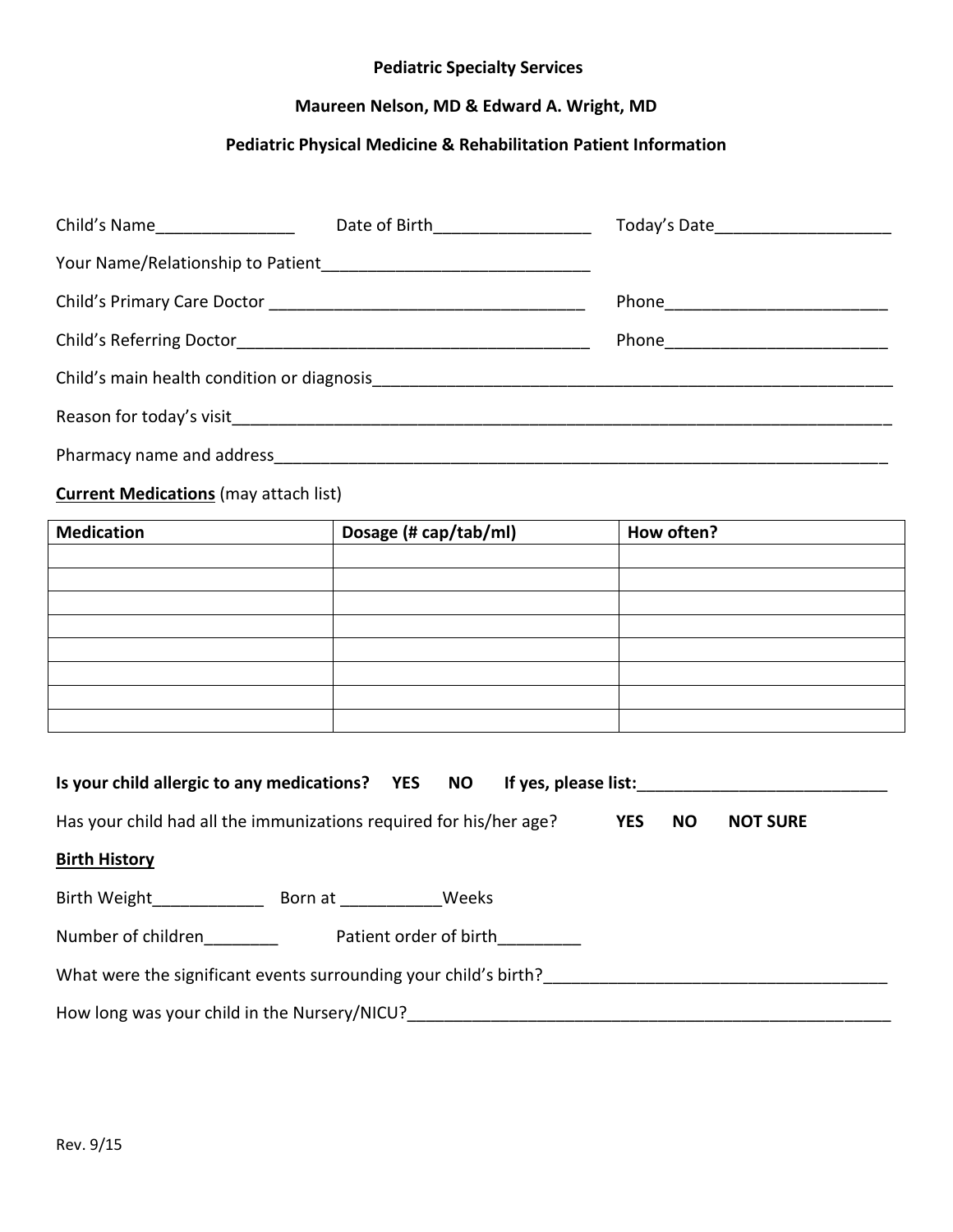#### **Past Medical History**

Please list any hospitalizations, surgeries, or past medical tests, including MRIs, swallow tests, or x-rays of the hips or spine.

| $^\dagger$ Age/Date $\vert$ Treatment and Result |
|--------------------------------------------------|
|                                                  |
|                                                  |
|                                                  |
|                                                  |

## **Does your child have any of the following medical issues? (Please circle)**

| Epilepsy              | Autism           | Drooling or excessive salivation           |
|-----------------------|------------------|--------------------------------------------|
| Constipation          | <b>GI Reflux</b> | Accidents of bowel or bladder              |
| Spine problems        | Hip problems     | Feet problems                              |
| Diet restrictions     | Sleep problems   | Recurrent asthma, bronchitis, or pneumonia |
| Swallowing problems   |                  | Pain (Where?                               |
| <b>Family History</b> |                  |                                            |

Are there medical conditions that run in your family?\_\_\_\_\_\_\_\_\_\_\_\_\_\_\_\_\_\_\_\_\_\_\_\_\_\_\_\_\_\_\_\_\_\_\_\_\_\_\_\_\_\_\_\_\_\_\_

Please list the relationship of any relative who has the following and specify mother's or father's side.

| Bleeding disorder                | Cancer                          |
|----------------------------------|---------------------------------|
| <b>Diabetes</b>                  | Stroke                          |
| Nerve or muscle disease/disorder | Chronic pain                    |
| Arthritis                        | <b>Problems with anesthesia</b> |

#### **Social History**

| Who lives at home with your child? (adults, children, pets)                                                                                                                                                                            |                                    |                                                  |              |  |  |
|----------------------------------------------------------------------------------------------------------------------------------------------------------------------------------------------------------------------------------------|------------------------------------|--------------------------------------------------|--------------|--|--|
| Extracurricular activities?<br><u>[</u> [11] Determinant activities and activities of the state of the state of the state of the state of the state of the state of the state of the state of the state of the state of the state of t |                                    | How many stories does your home have? One<br>Two |              |  |  |
| (Circle one) Does your child take regular classes, special classes, or combination classes? Grade                                                                                                                                      |                                    |                                                  |              |  |  |
| What supports, if any, does your child have at school?                                                                                                                                                                                 |                                    |                                                  |              |  |  |
| At what age did your child first:<br><b>Developmental History</b>                                                                                                                                                                      |                                    |                                                  |              |  |  |
| Roll over                                                                                                                                                                                                                              | Sit without help                   | Crawl                                            | Walk         |  |  |
|                                                                                                                                                                                                                                        | Say first words Speak in sentences | Show a preferred hand                            | Toilet train |  |  |